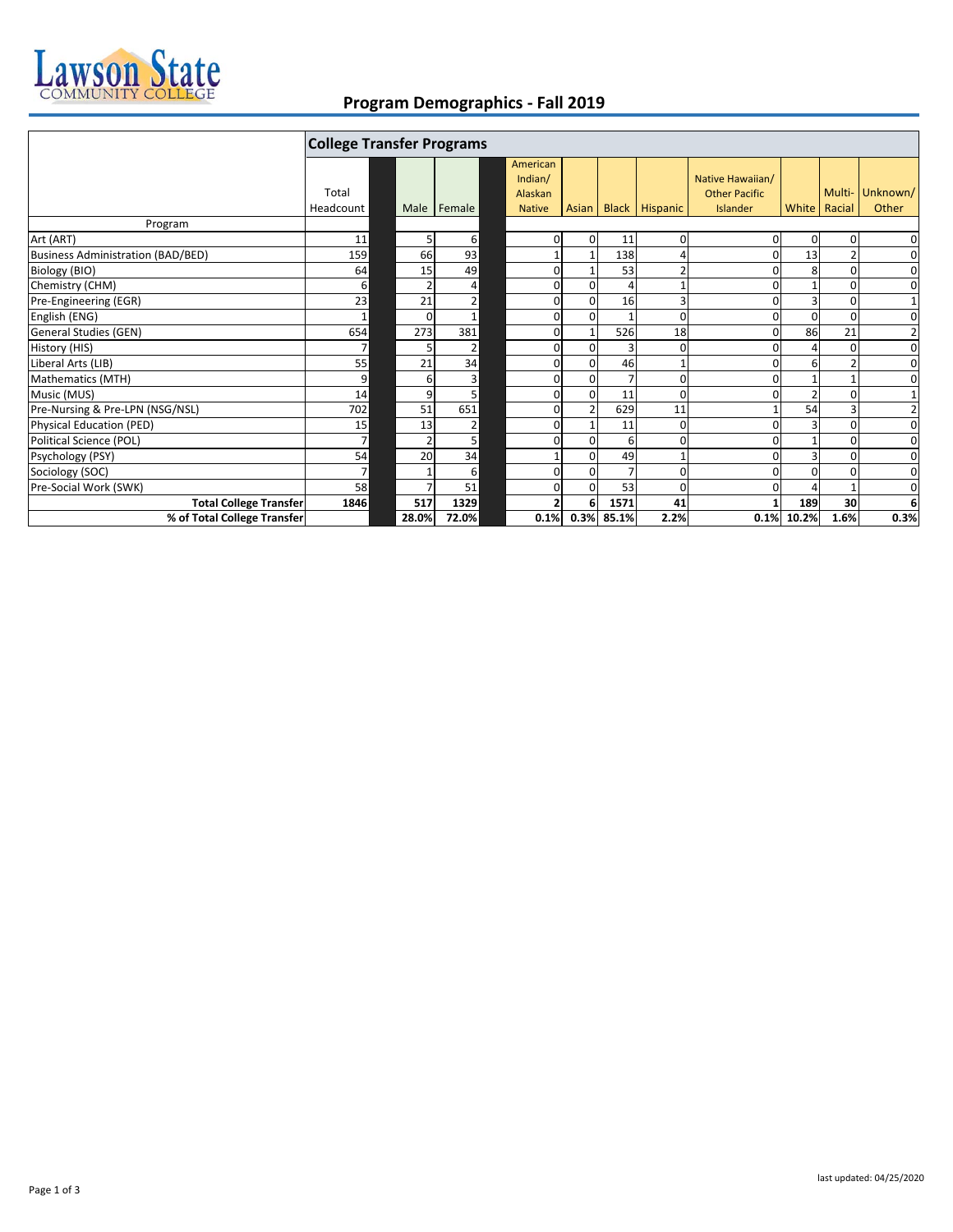

## **Program Demographics ‐ Fall 2019**

|                                                  | <b>Career Technical Programs</b> |                      |                             |                                |                            |                |                                           |                                          |                         |                            |                               |  |
|--------------------------------------------------|----------------------------------|----------------------|-----------------------------|--------------------------------|----------------------------|----------------|-------------------------------------------|------------------------------------------|-------------------------|----------------------------|-------------------------------|--|
|                                                  | Total                            |                      |                             | American<br>Indian/<br>Alaskan |                            |                |                                           | Native Hawaiian/<br><b>Other Pacific</b> |                         | Multi-                     | Unknown/                      |  |
|                                                  | Headcount                        | Male                 | Female                      | <b>Native</b>                  | <b>Asian</b>               |                | Black   Hispanic                          | Islander                                 | White<br>$\mathcal{I}$  | Racial                     | Other                         |  |
| Autobody Repair (ABR)                            | 26<br>93                         | 25                   | 1                           | 0<br>$\mathbf 0$               | $\mathbf 0$<br>$\mathbf 0$ | 21             | $\overline{2}$<br>$\overline{2}$          | $\Omega$                                 | 32                      | $\mathbf{1}$               | 0                             |  |
| Air Conditioning/Refrigeration (ACR)             | 13                               | 91<br>$\overline{1}$ | $\overline{2}$<br>12        | $\mathbf 0$                    | $\mathbf 0$                | 55             | $\overline{2}$                            | $\mathbf 0$<br>$\mathbf 0$               | $\mathbf 0$             | $\mathbf 1$<br>$\mathbf 0$ | 3<br>$\overline{0}$           |  |
| Accounting (ACT)                                 | 30                               | 20                   |                             | $\mathbf 0$                    | $\mathbf 0$                | 11<br>24       |                                           | $\mathbf 0$                              | $\overline{4}$          | $\mathbf 0$                |                               |  |
| <b>AOT Programs (AOT)</b>                        | 12                               |                      | 10                          |                                |                            | $\overline{2}$ | $\overline{2}$<br>$\overline{\mathbf{3}}$ | $\Omega$                                 | $\overline{7}$          | $\Omega$                   | $\mathbf 0$                   |  |
| Automotive Technology - GM ASEP (ASE)            |                                  | 11                   | $\mathbf{1}$<br>$\mathbf 0$ | 0<br>$\mathbf 1$               | $\mathbf 0$<br>$\mathbf 0$ | $\overline{2}$ | $\mathbf{1}$                              | $\mathbf 0$                              | 14                      | $\pmb{0}$                  | $\mathbf 0$                   |  |
| Automotive Technology - Ford Asset (ASF)         | 18                               | 18<br>8              |                             | 0                              | $\mathbf 0$                | $\overline{7}$ | $\mathbf 0$                               | $\mathbf 0$                              |                         | $\mathbf 0$                | $\mathbf 0$<br>$\overline{0}$ |  |
| Automotive Technology - Mercedes (ASM)           | $\boldsymbol{9}$                 |                      | $\mathbf{1}$                |                                |                            |                |                                           | $\mathbf 0$                              | $\overline{2}$          | $\mathbf{1}$               |                               |  |
| Automotive Technology - Toyota T-Ten (AST)       | 14                               | 12                   | $\overline{2}$              | $\mathbf 0$                    | $\mathbf 0$                | $\mathbf{1}$   | 3                                         |                                          | $\boldsymbol{9}$        |                            | $\mathbf 0$                   |  |
| <b>Automotive Mechanics (AUM)</b>                | 30                               | 27                   | 3                           | $\mathbf 0$                    | $\mathbf 0$                | 21             | 6                                         | $\mathbf 0$                              | 3                       | $\mathbf 0$                | $\mathbf 0$                   |  |
| Automated Manufacturing (AUT)                    | 33                               | 26                   | $\overline{7}$              | $\mathbf 0$                    | $\mathbf 0$                | 18             | $\overline{c}$                            | $\mathbf 0$                              | 13                      | $\mathbf 0$                | 0                             |  |
| Barbering (BAR)                                  | 28                               | 22                   | 6                           | $\mathbf{1}$                   | $\mathbf 0$                | 26             | $\mathbf 0$                               | $\mathbf 0$                              | $\mathbf{1}$            | $\mathbf 0$                | $\mathbf 0$                   |  |
| <b>Building Construction (BUC)</b>               | 17                               | 11                   | 6                           | $\mathbf{1}$                   | $\mathbf 0$                | 9              | $\mathbf{1}$                              | $\mathbf 0$                              | 6                       | $\mathbf 0$                | 0                             |  |
| <b>Business Admin and Management (BUS)</b>       | 74                               | 30                   | 44                          | $\pmb{0}$                      | $\mathbf 0$                | 67             | $\mathbf 0$                               | $\mathbf 0$                              | 6                       | $\mathbf{1}$               | $\mathbf 0$                   |  |
| Commercial Art (CAT)                             | 17                               | 9                    | 8                           | $\mathbf 0$                    | $\mathbf 0$                | 14             | 3                                         | $\mathbf 0$                              | $\mathbf 0$             | $\mathbf 0$                | $\mathbf 0$                   |  |
| Commercial Food Services/Culinary Arts (CFS/CUA) | 56                               | 22                   | 34                          | $\mathbf 0$                    | $\mathbf{1}$               | 54             | $\mathbf 0$                               | $\mathbf 0$                              | $\mathbf{0}$            | $\mathbf{1}$               | $\mathbf 0$                   |  |
| Child Development (CHD)                          | 58                               | $\overline{2}$       | 56                          | $\mathbf 0$                    | $\mathbf 0$                | 53             | $\overline{2}$                            | $\mathbf 0$                              | $\overline{2}$          | $\mathbf{1}$               | $\mathbf 0$                   |  |
| Computer Science-Bus Ed (CIB/CIM/CIS)            | 91                               | 69                   | 22                          | $\overline{\mathbf{c}}$        | $\mathbf 1$                | 71             | 3                                         | $\mathbf 0$                              | 10                      | $\overline{2}$             | $\overline{a}$                |  |
| Cosmetology (COS)                                | 55                               | 1                    | 54                          | $\mathbf{1}$                   | $\mathbf 0$                | 51             | $\mathbf 0$                               | $\Omega$                                 | $\overline{2}$          | $\mathbf{1}$               | $\mathbf 0$                   |  |
| Criminal Justice (CRJ)                           | 18                               | 8                    | 10                          | $\boldsymbol{0}$               | $\pmb{0}$                  | 17             | $\mathbf 0$                               | $\mathbf 0$                              | $\mathbf 0$             | $\mathbf{1}$               | 0                             |  |
| Dental Assisting (DAT)                           | 26                               | $\Omega$             | 26                          | $\mathbf 0$                    | $\mathbf 0$                | 22             | $\mathbf 0$                               | $\mathbf 0$                              | $\overline{4}$          | $\mathbf 0$                | $\mathbf 0$                   |  |
| Drafting (DDT)                                   | 14                               | 11                   | 3                           | $\mathbf 0$                    | $\mathbf 0$                | 6              | $\overline{\mathbf{3}}$                   | $\mathbf 0$                              | 5                       | $\pmb{0}$                  | $\mathbf 0$                   |  |
| Diesel Mechanics (DEM)                           | 25                               | 24                   | $\mathbf{1}$                | 0                              | $\mathbf 0$                | 16             | $\overline{\mathbf{3}}$                   | $\Omega$                                 | 6                       | $\Omega$                   | $\mathbf 0$                   |  |
| Diagnostic Medical Sonography (DMS)              | 8 <sup>1</sup>                   | $\Omega$             | 8                           | 0                              | $\mathbf 0$                | 6              | $\mathbf 0$                               | $\mathbf 0$                              | $\overline{2}$          | $\mathbf 0$                | $\mathbf 0$                   |  |
| Electronics (EET)                                | $\overline{2}$                   |                      | $\mathbf 0$                 | 0                              | $\mathbf 0$                | $\overline{2}$ | $\mathbf 0$                               | $\mathbf 0$                              | $\mathbf 0$             | $\mathbf 0$                | $\overline{0}$                |  |
| <b>Emergency Medical Services (EMS)</b>          | $\overline{\phantom{a}}$         | 5                    | $\overline{2}$              | $\mathbf 0$                    | $\mathbf 0$                | 5              | $\overline{0}$                            | $\mathbf 0$                              | $\overline{2}$          | $\mathbf 0$                | $\mathbf 0$                   |  |
| Graphics & Printing (GPC)                        | 3                                |                      | $\mathbf 0$                 | $\mathbf 0$                    | $\mathbf 0$                | 3              | $\mathbf 0$                               | $\mathbf 0$                              | $\mathbf 0$             | $\mathbf 0$                | $\mathbf 0$                   |  |
| Hospitality Services Management (HSM)            | 5                                | 4                    | $\mathbf 1$                 | $\overline{0}$                 | $\mathbf 0$                | 5              | $\mathbf 0$                               | $\mathbf 0$                              | $\mathbf 0$             | $\boldsymbol{0}$           | 0                             |  |
| Industrial Electronics (ILT/ILE)                 | 48                               | 45                   | 3                           | $\mathbf 0$                    | $\mathbf{1}$               | 28             | $\overline{3}$                            | $\mathbf 0$                              | 14                      | $\overline{2}$             | $\mathbf 0$                   |  |
| Industrial Maintenance (INT)                     | 11                               | 10                   | $\mathbf 1$                 | $\mathbf 0$                    | $\mathbf 0$                | 5              | $\mathbf 1$                               | $\mathbf 0$                              | 5                       | $\mathbf 0$                | 0                             |  |
| <b>Licensed Practical Nursing (LPN)</b>          | 51                               | $\overline{7}$       | 44                          | $\mathbf 0$                    | $\mathbf 0$                | 40             | $\overline{2}$                            | $\mathbf 0$                              | 8                       | $\mathbf{1}$               | $\mathbf 0$                   |  |
| Medical Secretary (MDS)                          | 30                               | $\overline{2}$       | 28                          | $\mathbf 0$                    | $\mathbf 0$                | 27             | $\mathbf 0$                               | $\mathbf 0$                              | $\overline{\mathbf{3}}$ | $\mathbf 0$                | $\mathbf 0$                   |  |
| Machine Tool Technology (MTT)                    | 15                               | 13                   | $\overline{2}$              | $\mathbf 0$                    | $\mathbf{1}$               | 3              | $\mathbf{1}$                              | $\mathbf 0$                              | 10                      | $\mathbf 0$                | $\mathbf 0$                   |  |
| <b>Nursing Assistant (NAS)</b>                   | 5                                | $\overline{2}$       | 3                           | $\mathbf 0$                    | $\mathbf{1}$               | $\overline{3}$ | $\mathbf 0$                               | $\mathbf 0$                              | $\mathbf{1}$            | $\Omega$                   | $\mathbf 0$                   |  |
| Nursing (NUR)                                    | 147                              | 19                   | 128                         | $\mathbf 0$                    | $\overline{2}$             | 107            | $\overline{2}$                            | $1\overline{ }$                          | 33                      | $\overline{2}$             | 0                             |  |
| Office Administration (OAD)                      | 11                               | $\overline{1}$       | 10                          | $\mathbf 0$                    | $\mathbf 0$                | 9              | $\mathbf 0$                               | $\mathbf 0$                              | $\overline{2}$          | $\mathbf 0$                | $\overline{0}$                |  |
| Pharmacy Technician (PHM)                        | $\overline{2}$                   | $\Omega$             | $\overline{2}$              | $\mathbf 0$                    | $\mathbf{0}$               | $\overline{2}$ | $\mathbf 0$                               | $\mathbf 0$                              | $\mathbf 0$             | $\mathbf 0$                | $\mathbf 0$                   |  |
| Plumbing (PLB)                                   | 15                               | 13                   | $\mathbf 2$                 | 0                              | $\mathbf 0$                | 11             | $\Omega$                                  | $\Omega$                                 | $\overline{4}$          | $\Omega$                   | $\mathbf 0$                   |  |
| Robotics (ROB)                                   | $\sqrt{4}$                       | $\overline{a}$       | $\mathbf 0$                 | $\mathbf 0$                    | $\mathbf 0$                | $\overline{4}$ | $\mathbf 0$                               | $\Omega$                                 | $\mathbf 0$             | $\pmb{0}$                  | $\mathbf 0$                   |  |
| Radio/TV Broadcasting (RTV)                      | 16                               | 11                   | 5                           | 0                              | $\mathbf 0$                | 14             | $\overline{0}$                            | $\mathbf 0$                              | $\mathbf{1}$            | $\mathbf{1}$               | $\overline{0}$                |  |
| Social Work Technician (SWT)                     | 6                                | $\mathbf 0$          | 6                           | 0                              | $\mathbf 0$                | 6              | $\mathbf 0$                               | $\mathbf 0$                              | $\mathbf 0$             | $\mathbf 0$                | $\mathbf 0$                   |  |
| Welding (WDT)                                    | 67                               | 62                   | 5                           | $\mathbf 0$                    | $\mathbf 0$                | 38             | $\mathbf{1}$                              | $\mathbf 0$                              | 27                      | $\mathbf{1}$               | $\overline{0}$                |  |
| <b>Total Career Technical</b>                    | 1210                             | 651                  | 559                         | 6                              | 7                          | 886            | 48                                        | $\mathbf{1}$                             | 240                     | 17                         | 5                             |  |
| % of Total Career Technical                      |                                  | 53.8%                | 46.2%                       | 0.5%                           | 0.6%                       | 73.2%          | 4.0%                                      |                                          | 0.1% 19.8%              | 1.4%                       | 0.4%                          |  |